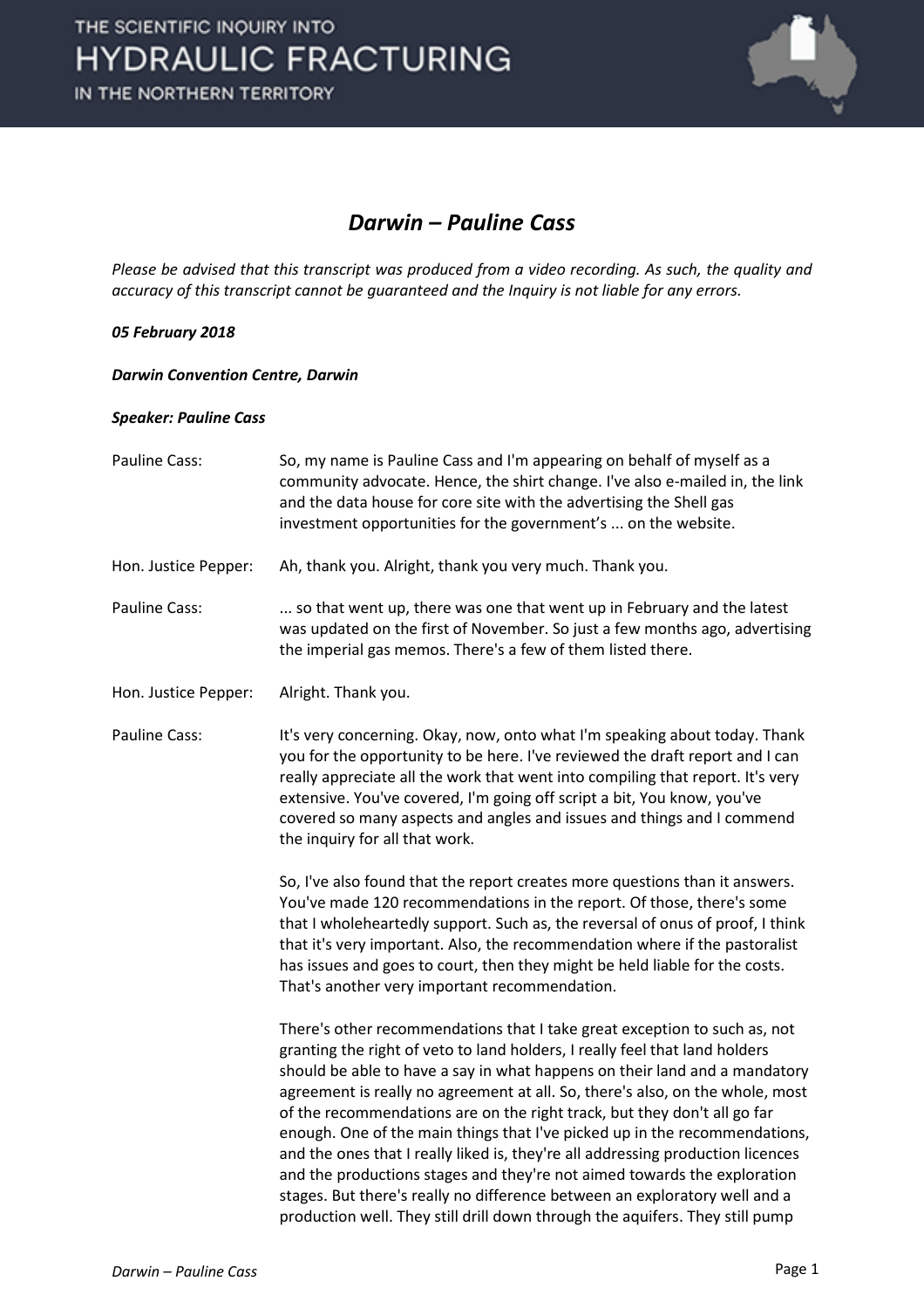

the chemicals in the sand down to do their fracturing. So, the conditions that apply to production should also apply to exploration. In many ways, an exploration well carries more risk than a production well because they're exploring. They're still learning. So, the recommendations ... pretty much all of them refer to that production level ... they need to encompass the exploration level as well.

The report identified 115 risks, and these risks are a significant concern. Reducing or mitigating a risk is not the same as eliminating the risk or making fracking safe. Defining low risk as people losing access to their water for two weeks is misleading. That to anybody, is not a low-risk gain without their bore water for two weeks. If you were to ask anyone reliant on their bores for their bore water, I'm sure that going without fall water for a day is a major imposition. And how do you make good on that? Trucking water in is really not a solution if your whole system is setup to run off your bore. So, saying things are low risk, I think we've got different definitions of what that low risk is. I'm sure many people have a different definition. So, Territorians clearly and repeatedly stated that any risk to our water is too great, and completely unacceptable. Especially ... low risk that is just as unacceptable as a high risk; it is still a risk.

Many Territorians have been expressing to me, that overwhelming disappointment over not having the staunch opposition to fracking recognised in the draft final report or in Coffey's social impact assessment. So many people have voiced their discontent and disillusionment with the inquiry due to this, and that's a shame because you guys have done a lot of work, you've done a lot of consulting. And you've been given a lot of feedback and the fact that that wasn't included in the start of the report ... chapter two and three is it, where you discuss what work you've done and what people have said. In the interim report, you spoke about the community's overwhelming opposition that you came across, and that was totally left out of this draft report.

- Hon. Justice Pepper: That will be put back in.
- Pauline Cass: Thank you.
- Hon. Justice Pepper: I can tell you that right now. I entirely accept that criticism and that will be put back in.
- Pauline Cass: It's such a shame. There's so many good things, the report ... and there is a lot of good things in the report and that was just one blemish that so many people picked up on and felt was unfair. And it also put people off from wanting to participate in the inquiry, because it's like they have been to the consultations, the work centre submission or have done whatever they've done to contribute. Why should we bother doing it again if we weren't heard last time? Obviously not everyone feels like that, I'm here.

Hon. Justice Pepper: Exactly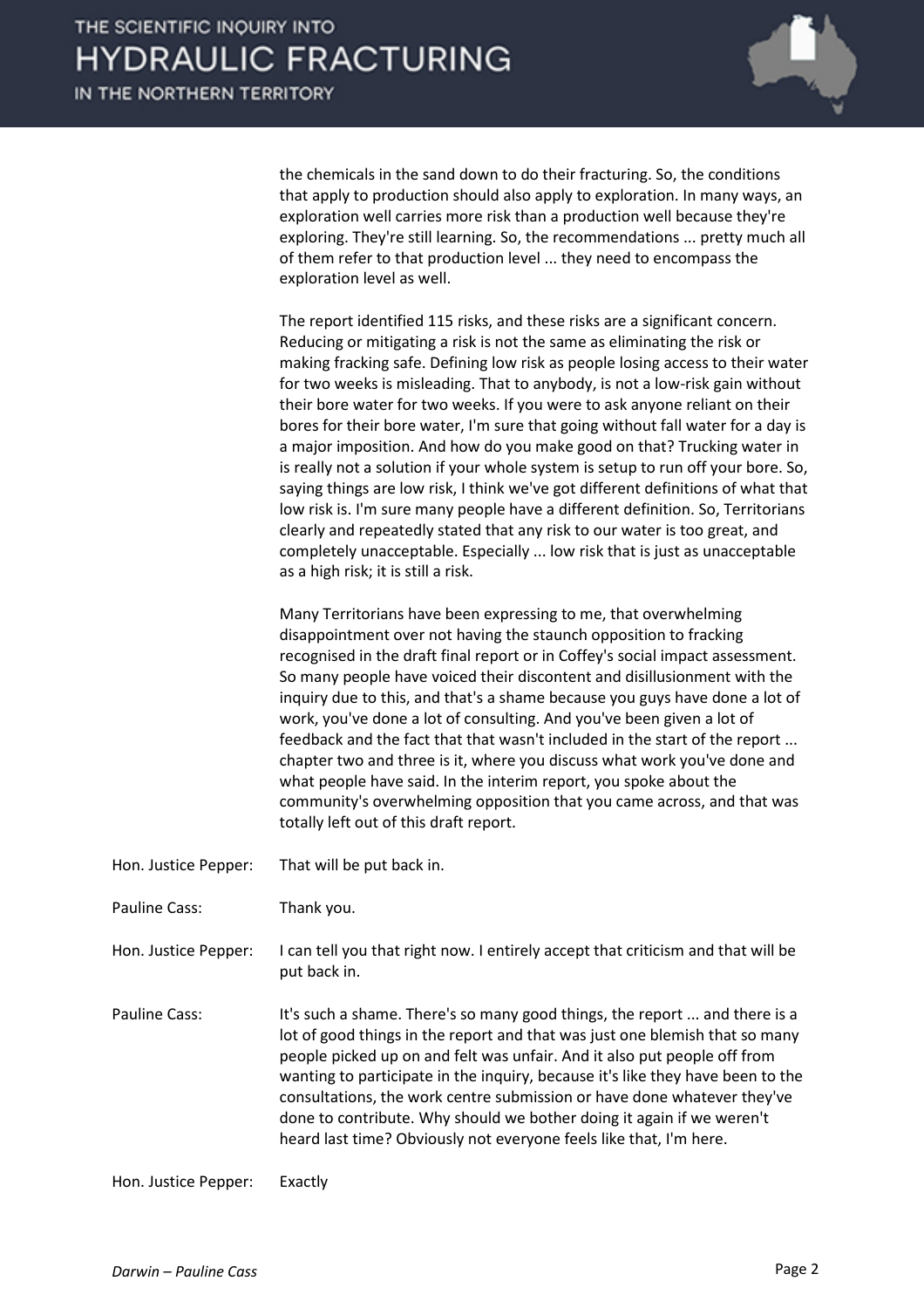## THE SCIENTIFIC INQUIRY INTO **HYDRAULIC FRACTURING**

IN THE NORTHERN TERRITORY



Pauline Cass: So, that's great that it's going back in, thank you very much. There's many more issues that I would have liked to have raised, but we'd probably be sitting here for days on end, so I'm going to focus on two topics. The topics of flooding and fracturing.

> So, flooding. I've given you each a copy of this presentation so you can follow though with the maps that are in here. The first map that I've got is map one, which is from the report, just so you can see as you're looking at the other maps with the boundaries of where Beetaloo are. As you know, as you're experiencing today, our annual rainfall is seasonal. It happens over the space of a couple short months every year. So, it leads to a very uneven weather map, if you look at maps by season as opposed to an annual map. We have negligible rainfall in the dry season and the wet season is extremely wet and results in pretty much all of the top-end flooding. And you would have seen that as you were flying to Daly Waters. Did you fly or drive? Driving would have given you a more close-to-the-ground experience, but flying over the top end for your recent consultations you would have seen the extensiveness of what's underwater.

> In the draft final report, you've got this map here, which is the annual map and it shows that where the Beetaloo is, is that light blue colour. It's not really reflective of how a map would like if you took a week of monsoonal weather. So, in the monsoonal weather you can see that in the Beetaloo region there is quite a lot of rainfall. And that heavy rainfall from a week of monsoon weather is shown by the multiple weather warnings, storm warnings, flood warnings, thunder storm warnings, wind warnings that occur in the wet season. Every year ... it's not just that this year has been exceptionally wet, it's every year. I have driven through there with my kids and been stranded in towns like Dunmarra barbecues you couldn't continue any further north and you have to stay at the roadhouse until the rains go down. So, maps fourteen to thirteen are just the storm warnings and flood warnings that I could find for this wet season and as you can see, there is quite a few warnings that went out in that time. So, I'll let you browse through them more at your leisure. Sorry, the printing's small ... I tried to fit them to a page.

Hon. Justice Pepper: It's alright, thank you.

Pauline Cass: So, there's regular severe storms and floods that happen every wet season, every year pretty much. They cause their own issues and these issues are also an annual occurrence. Roads are becoming passible due to the water levels. Creeks go up and ... not even where there are creeks ... even flash areas and low areas of land become totally submerged in the wet season. And occasionally the road surface will totally wash away. The road will laminate, and that whole top beechman sheet will go. If you add to that the weight of trucks and road trains they do major damage to our road surfaces in the wet season just through the weight of them over the wet underlying surface of the roads. This will make access to the wells and to the infrastructure for inspections almost impossible. It will be highly difficult to get out to a well to see what's going on if you've got to get your vehicle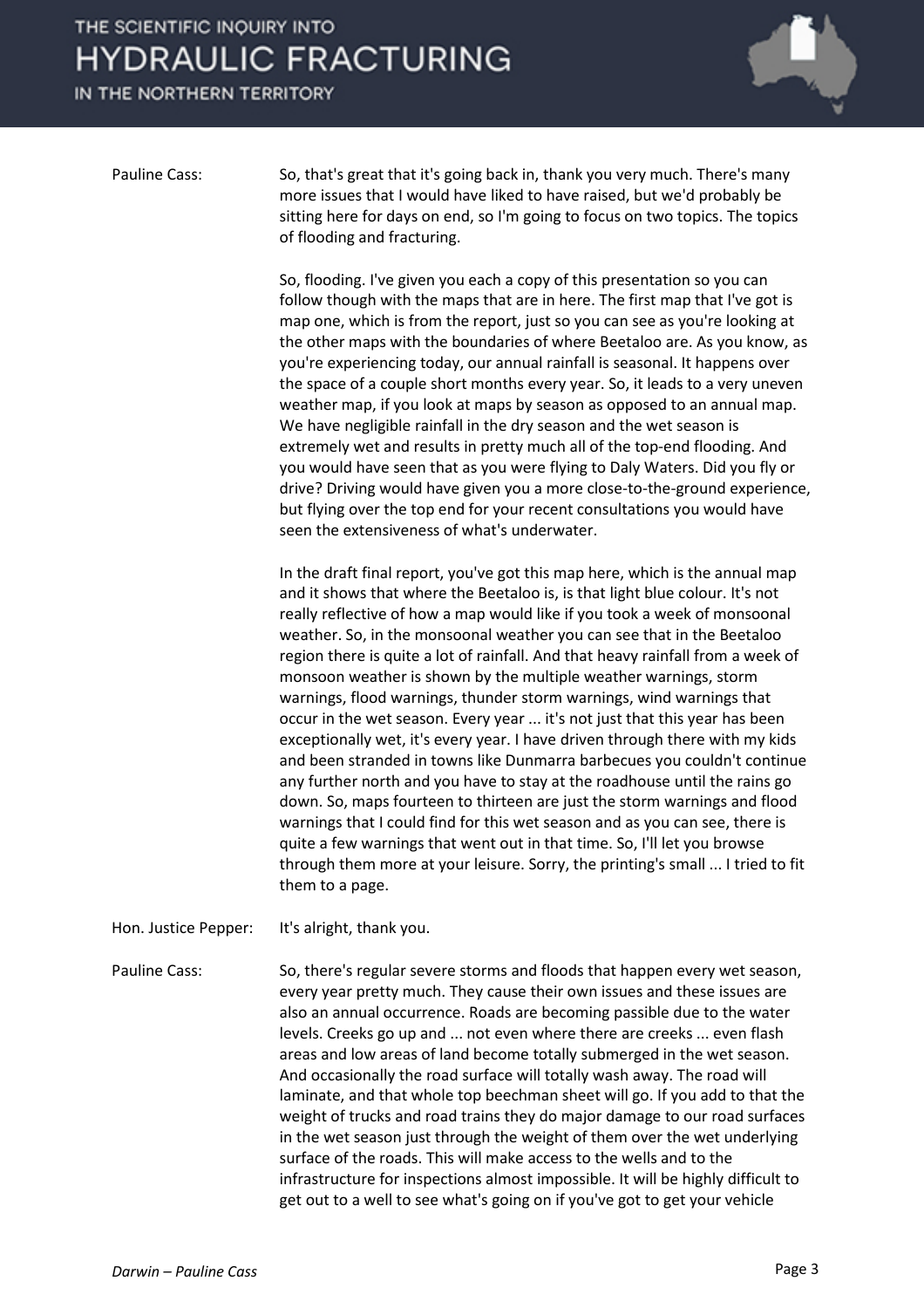

across a river that's flooded several metres. And flying in by helicopter is not always possible either. There's not always somewhere dry to land.

Another issue that we have with our flooding and with our wet seasons is dams overflow due to the amount of rainfall. This makes fracking ponds, an unacceptable risk. We heard Origin this morning speaking about how they don't want to use storage tanks. Storage tanks do have their issues. They can float away if they're not properly anchored or if they're not full. But dams equally or more so hazardous. Where it might be great for a pastoralist to have his dam overflow, we definitely don't want fracking dams overflowing. The consequences of that would be catastrophic for our countryside.

To propose that fracking will only take place in the dry season is misleading. You can't pack up your well and take it away and bring it back when the dry arrives. It's there permanently. To say that we're not gonna frack in the dry season doesn't fully account for all the risks of having the equipment, having partially prepared sites, having the wells all exposed over the course of the wet season, and vulnerable to failure as a result. How will they cope if they're submerged under water for long periods of time. Nobody seems to know. That's my discussion on flooding.

Now, faults and fractures. There was a new report released last month. It came out in January 2018 called Spatial and temporal variation in detrital zircon age provenance of the hydrocarbon-bearing upper Roper Group, Beetaloo Sub-basin, Northern Territory, Australia. Now, this report attempted to map the faults in the Beetaloo basin, and from that report, I've called out map 14, and map 15, which shows they attempted to map the fault zones, and the fault lines in the basin. This map is far from complete.

They've done a pretty good job of trying to map all of those faults and fractures, but they've only really picked up the most obvious major ones. To demonstrate and highlight the difficulty in picking up faults and fractures. When they were drilling, the Amungee NW1H well in Beetaloo, they actually came across a fracture. They drilled through a fracture, and that fracture wasn't known to exist until they drilled through it. That's shown in the draft final report. Sorry, I forgot to print that map out. It's on page 81 of the draft final report, figure 6.5. That very clearly shows the fracture that they encountered. The reason why they encountered that fracture, and the reason why, even though these maps from these latest reports show a lot of fractures, it's not extensive, it's not all the fractures, is because geologically speaking, there is no such thing as solid rock. It doesn't exist.

The sub-surface is a maze of fractured and faulted material. The Earth has gone through numerous upheavals and uplifts and all sorts of different processes over the period of the Earth creating, and it's resulted in this maze of rocks. In conventional rock strata above a conventional oil or gas reservoir, the materials developed at impermeability that can be observed and it can be trusted to remain as the oil or gas is extracted. The very fact that that reservoir of oil or gas exists as a reservoir is because of the impermeability of that overlaying rock strata. In some cases with these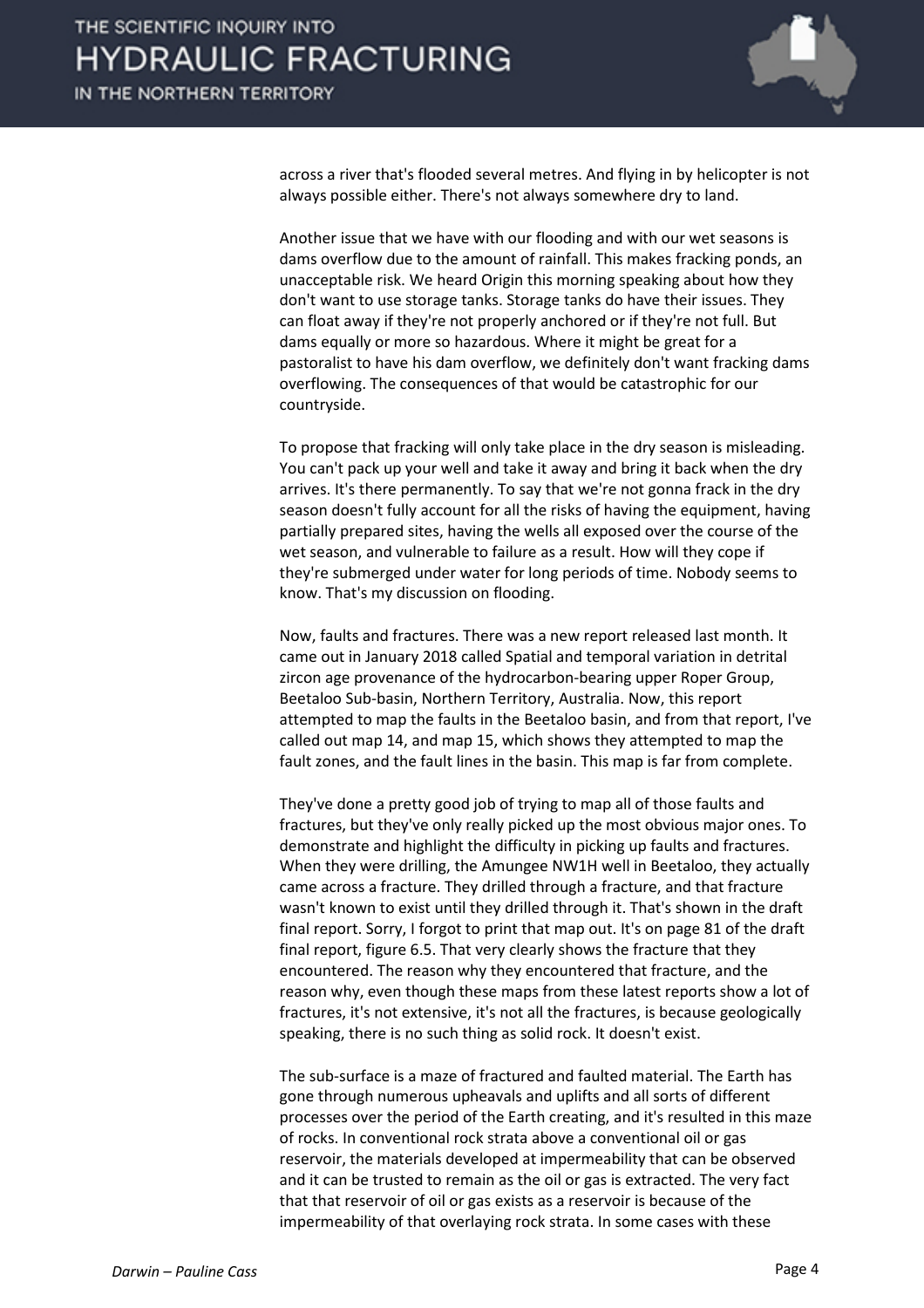

conventional wells, the reservoir requires water injection to replace what's extracted to maintain the integrity of the reservoir and aid the extraction, but in most cases, that observed sealing quality of the overlaying strata of conventional gas reservoir remains intact.

The only issues they have with those conventional reservoirs, really, is the issues around the well engineering, hence the focus in the advice given to you by engineers has all been about how wonderful the well engineering is, but that completely misses the point. All the problems that will be encountered in unconventional wells. With your conventional wells, you have that impermeable layout. That is why that reservoir exists in that place, and that is why those engineers have focused on the well integrity. A sceptic might say that's intentionally being done with that focus on the wells, because the proposed fracking process that they're talking about doing with the shale gas is entirely different to conventional gas.

In fracking, there's no proof of impermeability of overlaying strata. The gas is trapped in the shale rock. The shale rock is the impermeable thing holding that gas, and once it's fractured, it's no longer impermeable. You can't observe the impermeability. There is no reservoir where you can say, "Yes, there's an impermeable cap holding that oil or gas there." It doesn't exist in unconventional oil and gas bodies, such as the Beetaloo. Trusting that that impermeability exists over shale rock. It's really not an acceptable position. Faults and fractures must be expected as the norm above shale layers proposed for fracking. All and every geologist will say the same thing. They'll all attest to it, it's for this very reason that you can't get a guarantee from the fracking companies as to the integrity of that overburden as to the impermeability of that rock.

Qualified assurances aren't good enough. We need border tight guarantees, proof that impermeable layer exists, and they can't prove it, because the impermeability comes from the shale itself, and they're gonna be fracturing that. The draft report supports my presentation today. The draft report states, "With all potential on shore shale gas areas in the NT, there is very little information about the nature of deeper ground water systems and moreover, there is limited understanding based on deep exploration drilling to date of the deeper geological systems in these basins, and that is the limited understanding. The impermeable layer can't be found to exist if it doesn't exist.

The report also found there is significant potential for accidental releases, leaks and spills, hydraulic fracturing chemicals and fluids, and flow back and produced water ... I'm quoting the report, that could lead to contamination of nearby surface water and sea pitch through soil profile into shallow aquifers. Now, that significant potential of accidental releases is one of the reasons why flooding is going to be such an issue with the waste water, ponds, and even to a lesser extent with the tanks. That was further addressed in the risk assessment matrix in Appendix three, which was unable to determine the risk of unacceptable contamination of ground water.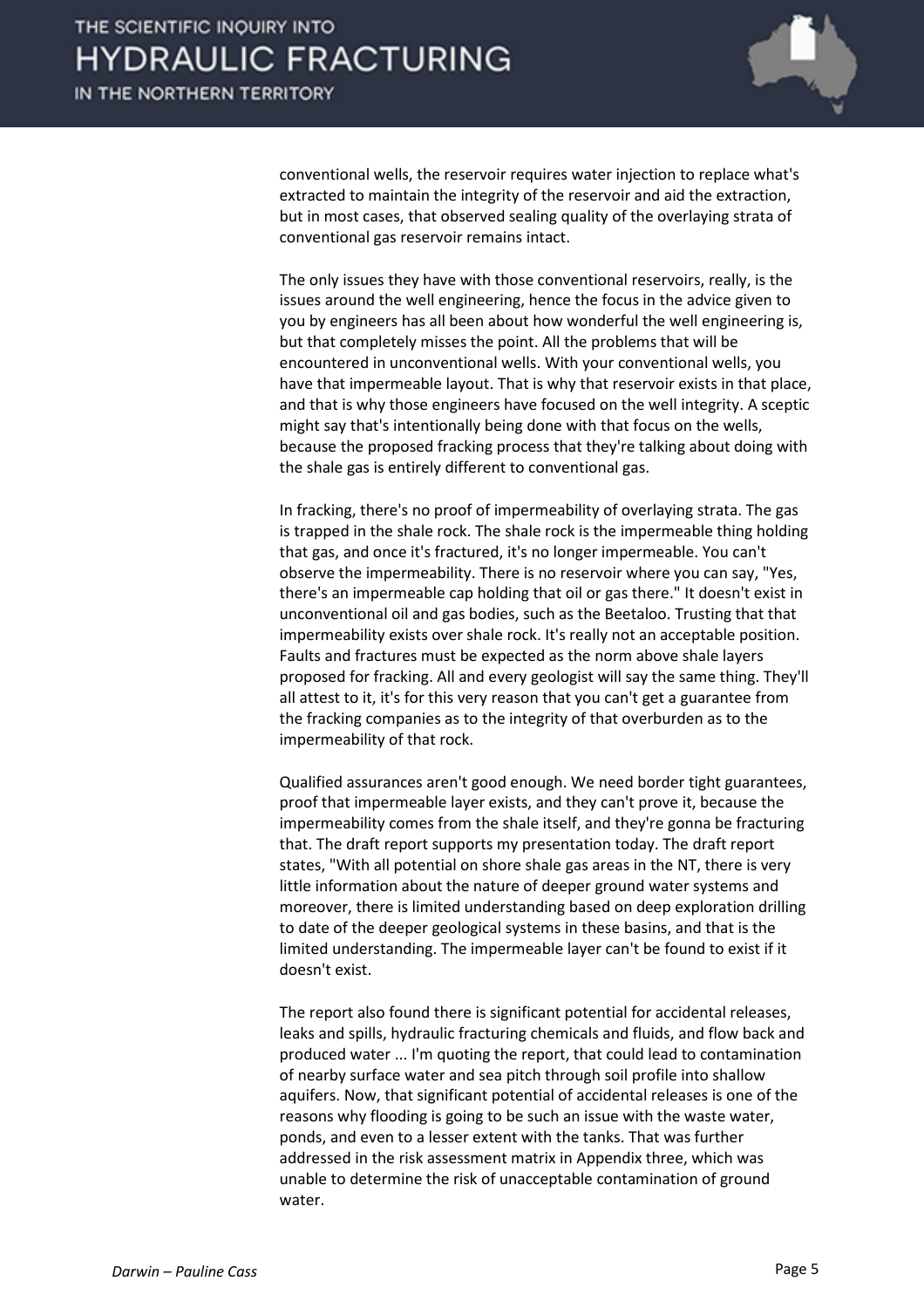|                      | Hydraulic fracturing for shale gas can not be permitted to occur under these<br>circumstances. These circumstances of unsurity about that impermeable<br>layer that's quite ethical, and also the unsurity about the flood levels, and<br>how are the waste water ponds going to hold that water? It's all very good<br>for Origin to say that they're gonna build the dam walls extra high. Dam<br>walls can erode. We've seen problems with waste water ponds in almost<br>everywhere else where fracking has occurred, and any risk, and I've said this<br>so many times, Territories, we all say this. We're constantly saying this, and<br>we really need to be heard by the government, by everybody, that any risk<br>to our water is just not acceptable, and not worth it. Any risk to our water is<br>far too great, and it just won't be tolerated. It can't be allowed to happen. It<br>can't be allowed to happen. Thank you very much for your time and thank<br>you for listening. |
|----------------------|---------------------------------------------------------------------------------------------------------------------------------------------------------------------------------------------------------------------------------------------------------------------------------------------------------------------------------------------------------------------------------------------------------------------------------------------------------------------------------------------------------------------------------------------------------------------------------------------------------------------------------------------------------------------------------------------------------------------------------------------------------------------------------------------------------------------------------------------------------------------------------------------------------------------------------------------------------------------------------------------------|
| Hon. Justice Pepper: | Thank you very much, Miss Cass. Do we have any questions? Yes, Professor<br>Hart.                                                                                                                                                                                                                                                                                                                                                                                                                                                                                                                                                                                                                                                                                                                                                                                                                                                                                                                 |
| Prof. Barry Hart:    | Thanks very much Miss Cass. Oh, thanks. Taking up the point about flooding.                                                                                                                                                                                                                                                                                                                                                                                                                                                                                                                                                                                                                                                                                                                                                                                                                                                                                                                       |
| Pauline Cass:        | Yeah.                                                                                                                                                                                                                                                                                                                                                                                                                                                                                                                                                                                                                                                                                                                                                                                                                                                                                                                                                                                             |
| Prof. Barry Hart:    | You've obviously read the report.                                                                                                                                                                                                                                                                                                                                                                                                                                                                                                                                                                                                                                                                                                                                                                                                                                                                                                                                                                 |
| Pauline Cass:        | Yes.                                                                                                                                                                                                                                                                                                                                                                                                                                                                                                                                                                                                                                                                                                                                                                                                                                                                                                                                                                                              |
| Prof. Barry Hart:    | So, am I correct in assuming that you don't think we've said enough? We<br>certainly indicated the potential of floods. We've got a map there.                                                                                                                                                                                                                                                                                                                                                                                                                                                                                                                                                                                                                                                                                                                                                                                                                                                    |
| Pauline Cass:        | Yeah. I think, as our climate changes we're going to get wetter. We are<br>getting wetter. It seems like every year we're breaking new records in<br>wetness in rainfall. I really don't think it's such a hard thing to measure<br>with the floods. They go up really quick and they go down really quick so you<br>can be there today and it can be extremely flooded. You can go tomorrow<br>and it might just be a little trickle and ankle deep.                                                                                                                                                                                                                                                                                                                                                                                                                                                                                                                                             |
|                      | Unless those flood levels are constantly being monitored, which they're not<br>constantly monitored, it's very hard to actually know the exact level of<br>flooding unless you talk to the local people. The local people have been<br>speaking about the flooding and sometimes for people that aren't living<br>there, for people that haven't experienced it, it's really hard to comprehend.                                                                                                                                                                                                                                                                                                                                                                                                                                                                                                                                                                                                  |
|                      | It's hard to comprehend how you can go somewhere and have it look like an<br>absolute desert and go there a short time later and it looks like an inline sea.<br>I just really don't think that you guys have fully comprehended the extremes<br>of it all and the quickness of it all.                                                                                                                                                                                                                                                                                                                                                                                                                                                                                                                                                                                                                                                                                                           |

It only needs to be a quick flood to wash a whole heap of contaminants through the countryside.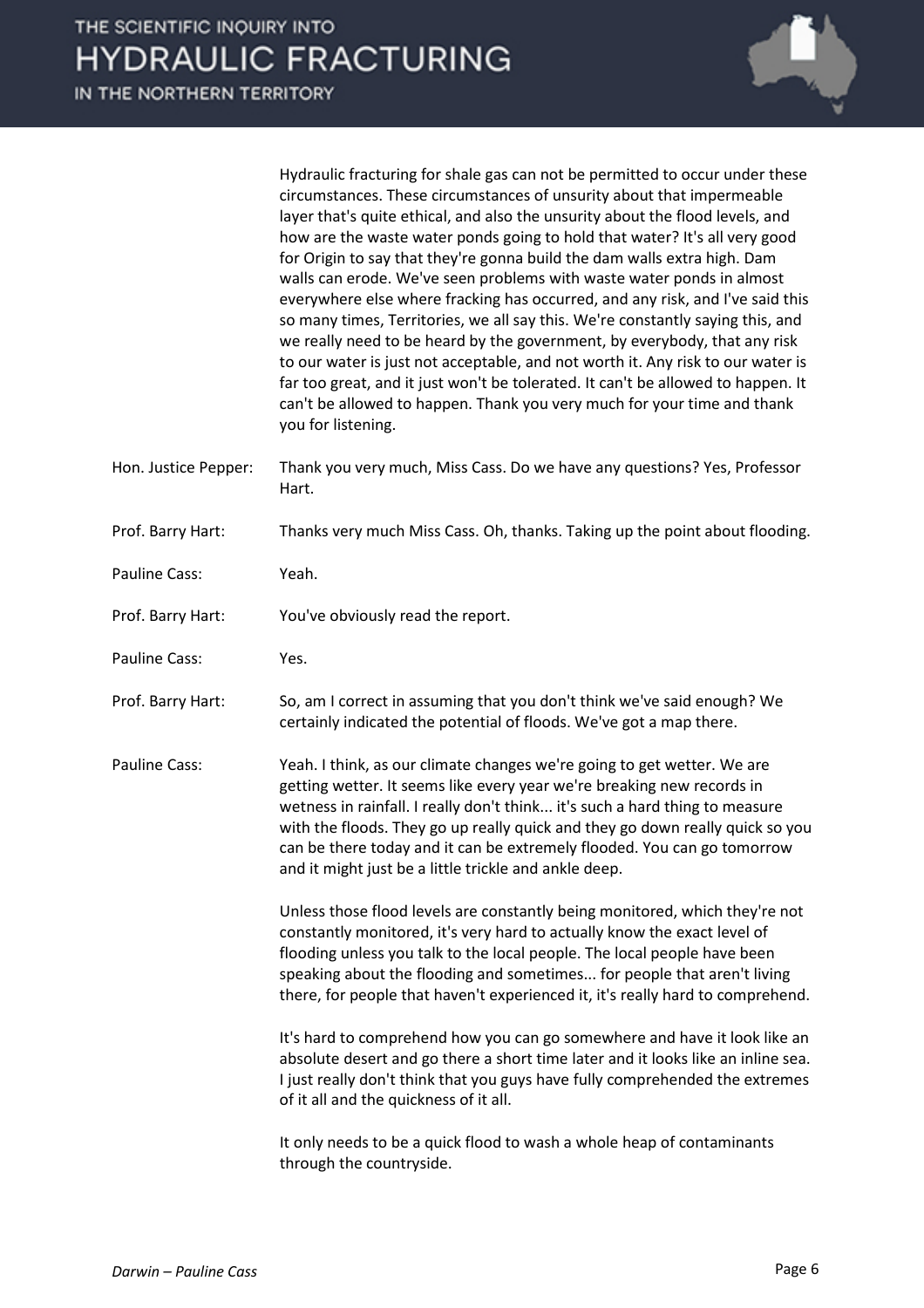# THE SCIENTIFIC INQUIRY INTO **HYDRAULIC FRACTURING**

IN THE NORTHERN TERRITORY



| Prof. Barry Hart:    | We'll certainly take that into consideration. I don't agree with you that we<br>haven't that we don't know about that sort of thing. We may not have<br>articulated it properly-                                                                                                                                                                                   |
|----------------------|--------------------------------------------------------------------------------------------------------------------------------------------------------------------------------------------------------------------------------------------------------------------------------------------------------------------------------------------------------------------|
| Pauline Cass:        | Yes.                                                                                                                                                                                                                                                                                                                                                               |
| Prof. Barry Hart:    | or well enough. We've got, I think bureau of Met might disagree with your<br>assertion that things are getting wetter. We've got some information there.<br>We got the information-                                                                                                                                                                                |
| Pauline Cass:        | Meaning climate scientists would say otherwise.                                                                                                                                                                                                                                                                                                                    |
| Prof. Barry Hart:    | Oh, come on. For exactly the reason that you brought up, the climate is<br>changing. It's going to be important. We're talking about the potential of an<br>industry that's likely to be 40, 50 years of moratoriums so we've taken that<br>into consideration. I'll take your point that maybe we haven't articulated<br>well enough.                             |
|                      | We certainly put that in because our whole premise was very much yours,<br>that if government is looking at locations, not just the gas companies, the<br>government turns the location they have to consider, even in Beetaloo, in<br>the Beetaloo sub basin they have to consider where floods are likely to<br>occur. So we'll look at it again and strengthen- |
| <b>Pauline Cass:</b> | The other thing is they're going to be altering that landscape and that water<br>flow as well through the process of fracking but looking at an annual<br>average taken from the 60s to 1990 isn't necessarily the most-                                                                                                                                           |
| Prof. Barry Hart:    | But that was just to really show the differential from North to South.                                                                                                                                                                                                                                                                                             |
| Pauline Cass:        | Yeah.                                                                                                                                                                                                                                                                                                                                                              |
| Prof. Barry Hart:    | We've got other information there in terms of flooding and as I say, we'll<br>look at strengthening that.                                                                                                                                                                                                                                                          |
| <b>Pauline Cass:</b> | Thank you. Yeah. It really is something to consider.                                                                                                                                                                                                                                                                                                               |
| Hon. Justice Pepper: | Any other questions? Yes Doctor Andersen.                                                                                                                                                                                                                                                                                                                          |
| Dr. Alan Andersen:   | Yeah. Thanks. Thanks Miss Cass. Just a comment on a couple before hand,<br>a comment on experience here. I've lived in the Territory for 32 years-                                                                                                                                                                                                                 |
| <b>Pauline Cass:</b> | Yeah.                                                                                                                                                                                                                                                                                                                                                              |
| Dr. Alan Andersen:   | I think I do have an idea the seasonality and rainfall and other family<br>members have also lived in the NT for a long period of time I think we're<br>doing I just wanted to pick up on your comments on risk.                                                                                                                                                   |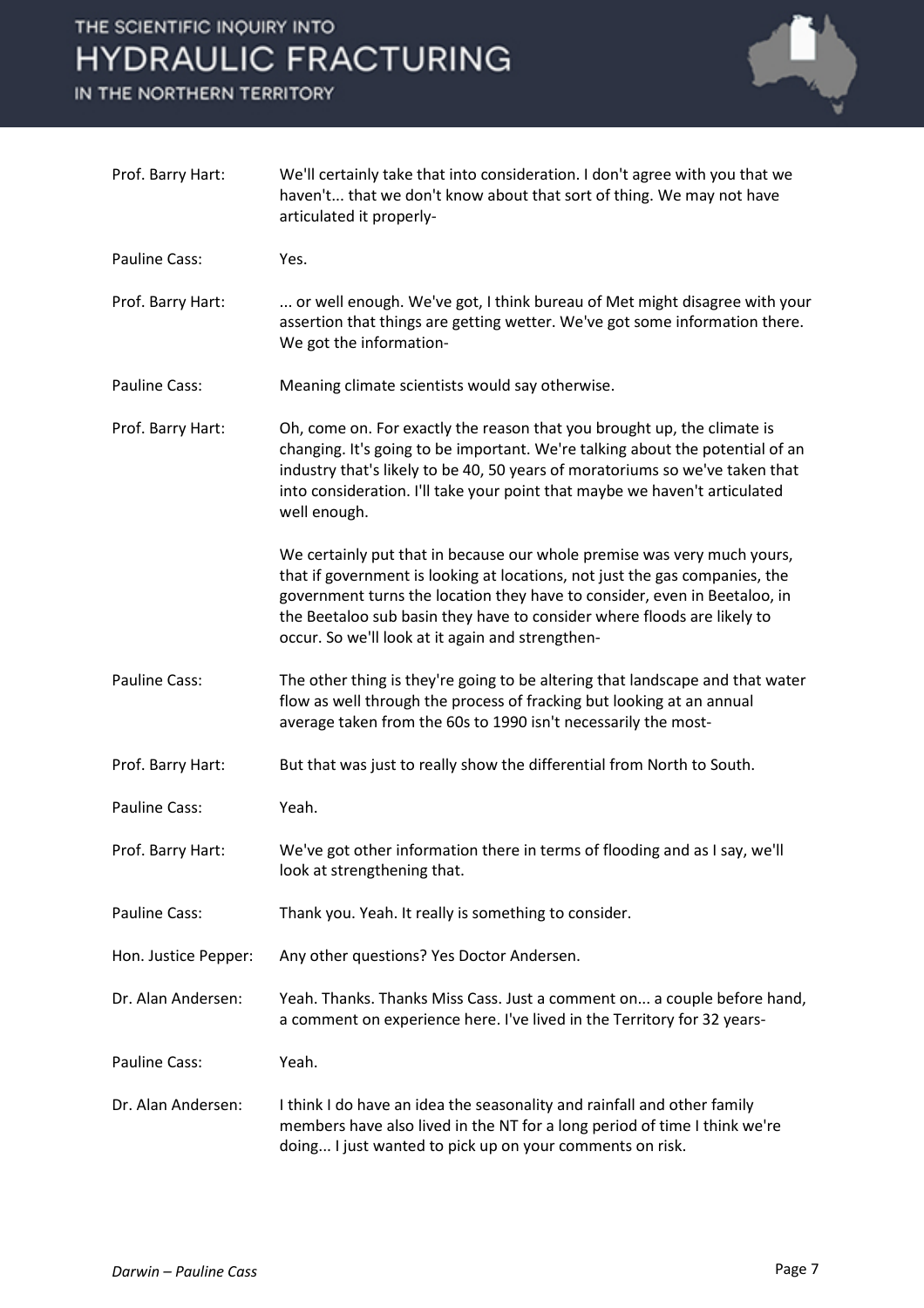IN THE NORTHERN TERRITORY



I think it's a really important point. You make the point and it's a very valid one, that a low risk is not no risk and absolutely true. I think we state that in the report.

I do want to query you about your comment that the Territorians and if something is of real value to the like water, any risk is just totally unacceptable.

Pauline Cass: Thant's right.

Dr. Alan Andersen: I just wonder if that is the case in the sense that, this example, you'll be driving home after this. There's a real risk that you'll get killed in a car accident.

- Pauline Cass: Absolutely.
- Dr. Alan Andersen: Then you'll do it?
- Pauline Cass: Yes.
- Dr. Alan Andersen: And so, I think territorians do have an idea that there is, that they can never guarantee anything.
- Pauline Cass: No. But there is a big difference between me having a car accident and me personally dying, which is one person, or affecting an aquifer or a river. The aquifers under the Beetaloo fly north and they discharge into the Roper. They discharge into the Daly. They discharge into the Katherine.

That surface water from the rain all flows into the Victoria River. Now, there's a big difference between me crashing a car and dying, that's one person impacted to having a whole river system or several river systems or multiple aquifers affected by an industry that wants to extract gas to export it overseas.

Really, there is no benefit for us out of that. So, why would we risk something that's risking it for all the people, all the animals, all the plants, all the sub terrain little wiggly things, everything. Why would we risk that for something that is not needed?

I need to get home to my kids and I'm willing to take the risk for myself because that is only me. I'm not willing to take a risk that impacts the entire Territory and that is what we're talking about and that is the difference.

Thank you.

Hon. Justice Pepper: It's a very good answer I might add. Any further questions? Just a... having said this I do accept what she said, it's not in the... it's not clearly, it's implicitly in the draft final report. It's not clearly expressed though, I think, in a satisfactory way.